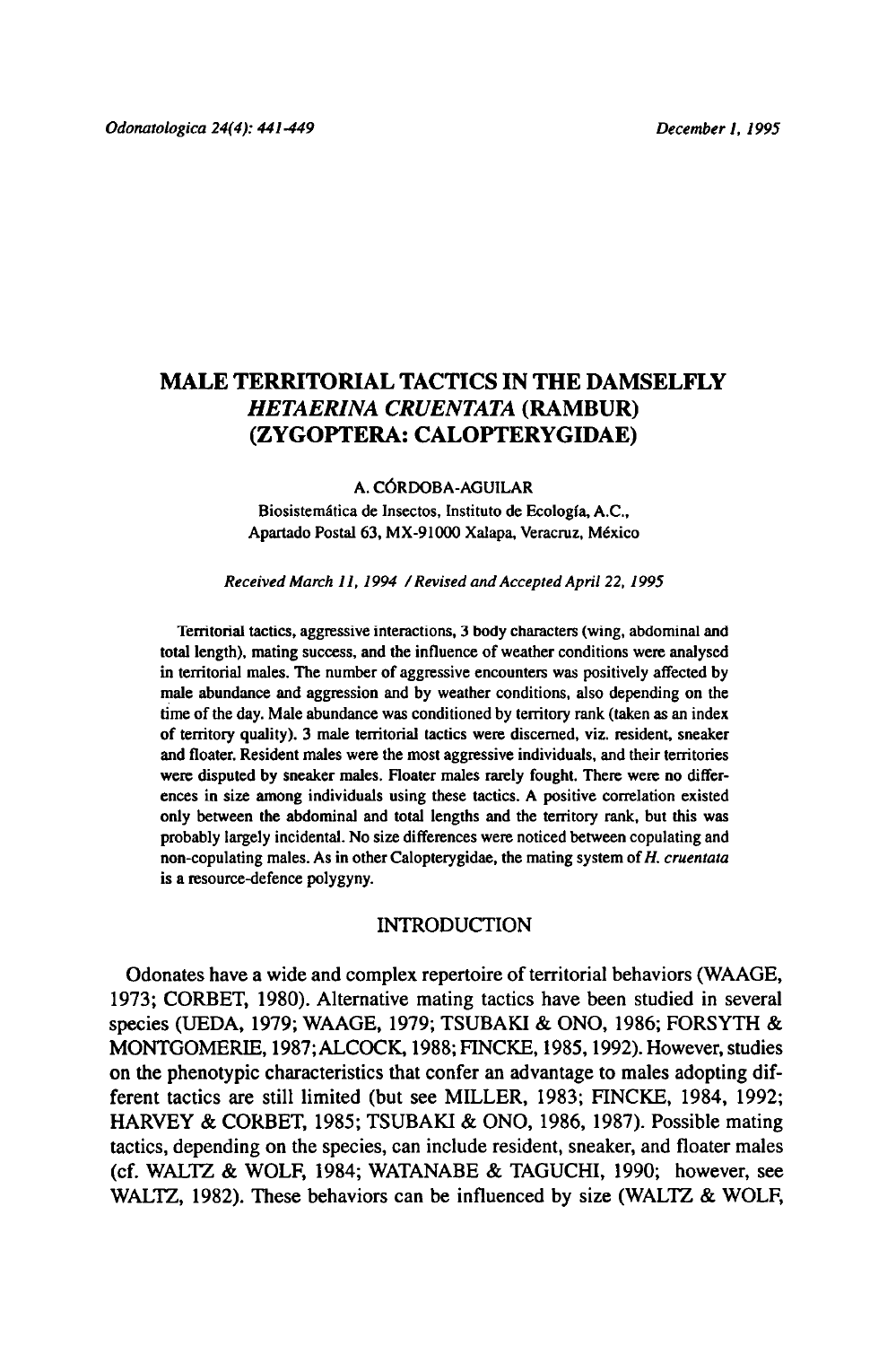1984; TSUBAKI & ONO, 1987;FINCKE, 1984, 1992), male density (PAJUNEN, 1966; CAMPANELLA & WOLF, 1974), age (FORSYTH & MONTGOMERIE, 1987; TSUBAKI & ONO, 1987) and, probably, by fat reserves (FRIED & MAY, 1983; MARDEN & WAAGE, 1990). Although these mating tactics have been well described in several species, detailed measurements and quantification are still rare.

In this paper, I describe the behavior and territorial competition of the sexually--dimorphic damselfly *Hetaerina cruentata*, at low population density. This species is very common in Mexican temperate rivers and, unlike some other calopterygids, has not been the subject of many studies.

#### MATERIALAND METHODS

Observations and field work were carried out from September <sup>3</sup> to October 25, 1992 in the Sordo River, Xalapa, Veracruz, Mexico (19°30'N, 96°95'W). The river has a width of 3-6 m. The study area was <sup>100</sup> m long and it was divided into sections of 2 x 2 m.

Because the territories varied in relation to the availability of aquatic vegetation and the number of males on the site, they were ranked in seven areas. The ranks were assigned according to the preferences exhibited by the resident and the satellite (sneaker and floater) males (see below for more details on these kinds of behaviors; correlation of male abundance with the rank of territory, Kendall's tau=0.488; PcO.Ol), and according to the percent of emergent vegetation within the territory. The latter is related to female oviposition use and to individual perching of males (CÓRDOBA-AGUILAR, 1994a; see WAAGE, 1987). The following method was used to define the ranks according to the vegetation abundance. In each territory that was included in the quadrats, the amount of vegetation was compared to some previously-drawn figures which contained different proportions of covering vegetation by a certain space of quadrats. We had previously assigned six different rank classes (0, 20, 40, 60, 80 and 100 percent) in our figures. This way of measuring gave us an approximate idea of the amount of covering vegetation by territory for a number of quadrats. Besides, in order to prevent any observer's bias when assigning these categories, we also compared different estimates obtained by different observers. According to this method, the first three territories (A, B and C) had either more individuals, or a greater percentage of emergent vegetation. The other four territories (D, E, F and G) had a lower male abundance (Mann Whitney U test =  $87.5$ ;  $P < 0.002$ ) or a lower percentage of vegetation cover.

Daily observations started before the beginning of damselfly activity (0800-0900 h) and continued until males abandoned the reproductive sites (1400-1530h). Males and females observed during the first census were captured and individually marked, using an indelible ink. Females were marked after they had stopped oviposition, and the abdominal, wing and total lengths were measured. Even though some individuals (N=52) left the study site after marking, returning later at different rates, most of them returned within one day to their last territorial position (N=183, save for the females, which normally had distinct daily arrival rates). I assume, therefore, that marking had little observable effect on normal behavior.

Daily focal observations of two and three hours were made on a pair of individuals (one resident and one intruder each time) in all the study areas (not just the ranked territories). Using a different set of males, one-hour observations were carried out to time general activities, especially flight activity, which included patrolling, chasing and interactions, feeding, perching and copulation. Resident males were identified as those that successfully defended the territory after several aggressive contests against intruders. Satellite males (sneakers and floaters) were those which, despite fighting, did not acquire a territory. Likewise, every hour, from 0900 until 1400 h, visual counts were performedalong the river to record the displacements and new positions, reproductive activity, aggressive interactions, recogni-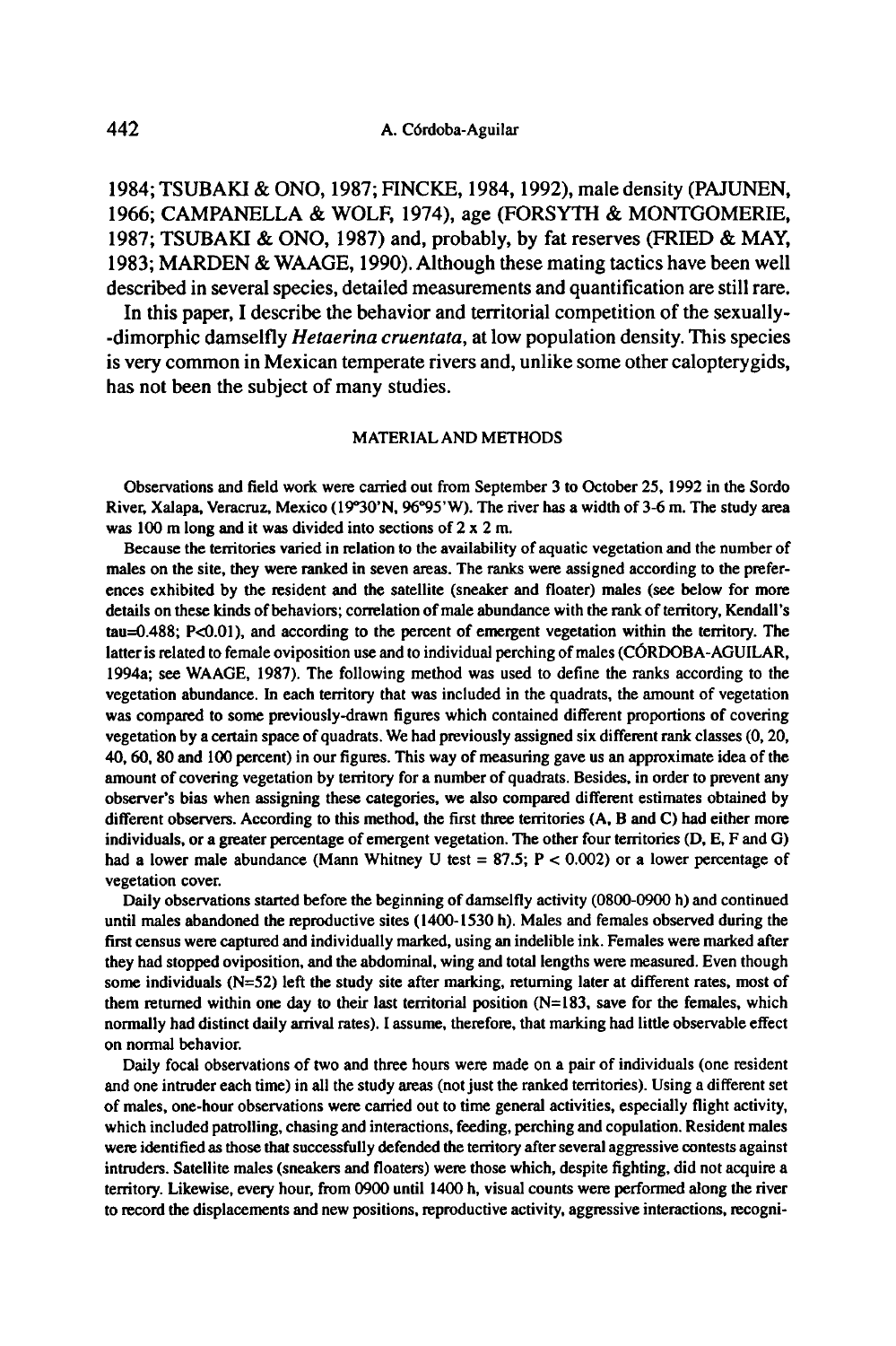tion of residents and satellites in a territory, and the abundance of individuals on the river, I used <sup>a</sup> personal audio recorder (Broksonic, model TSG-45) to facilitate the data recording.

To determine the effect of the weather on daily activity, weather conditions were arbitrarily divided into four classes: (a) clear, without any clouds; (b) clear-cloudy, with some clouds but territories were not shaded; (c) cloudy-clear, mostly cloudywith no observable probability ofrain; and (d) cloudy, the sky mostly cloudy with a high probability of rain.

Body measurements are given in cm. Statistical tests were performed using SYSTAT statistical package (WILKINSON, 1986). Means  $\pm$  SE are presented unless stated otherwise.

# DAILY ACTIVITY

Males arrived at their territories between 0912-1046 h, depending on the weather conditions. Individuals had different arrival times, but the residents were consistent (residents = 0912-0930 h, satellites = 1020-1046 h). The end of activity was less variable (1336-1427 h).

### TERRITORIES AND AGGRESSION

Territories were clearly demarcated along the banks of the river, but it was difficult to recognize their limits in the middle of the river (between two opposite banks). More interactions occurred between the neighbours of adjacent territories along the same border  $(91.7\%)$  than between the males on the opposite banks of the river  $(8.3\%$ , binomial test  $z=-4.79$ ; P<0.001). On several occasions (N=12), some males flew in the middle of the river, but were not chased. Territories varied in width along the banks from 4-6 m (measured as an average of distance patrolled by residents).

There were some areas without any individuals, and these had fewer oviposition sites. The three highest-ranked territories had the greatest number of interactions (Mann Whitney U test=479; P=0.004). The number of males in some territories varied  $\bar{x}$  = 4.9 males, range 1-8, N=43), but in each, one male was dominant. We recorded <sup>a</sup> total of 354 male contests, involving 165 different males. Residents were frequently, but not always, the dominant individual after a contest against a satellite (179 contests won and 30 lost by residents; binomial test  $z=-9.68$ ; P<0.001). 67 contests were carried out between resident males and 8 between satellites. In 43 contests, we could not identify the winner, and another 27 encounters were collective contests (see below). Contests were mostly carried out against individuals in flight (90%), although sometimes the residents interacted with the perching individuals as well (10%).

# MALETACTICS AND AGGRESSION

Three types of males were recognized, based on their behavior (number of movements, displacements and activities in territories). These were designated as sneak-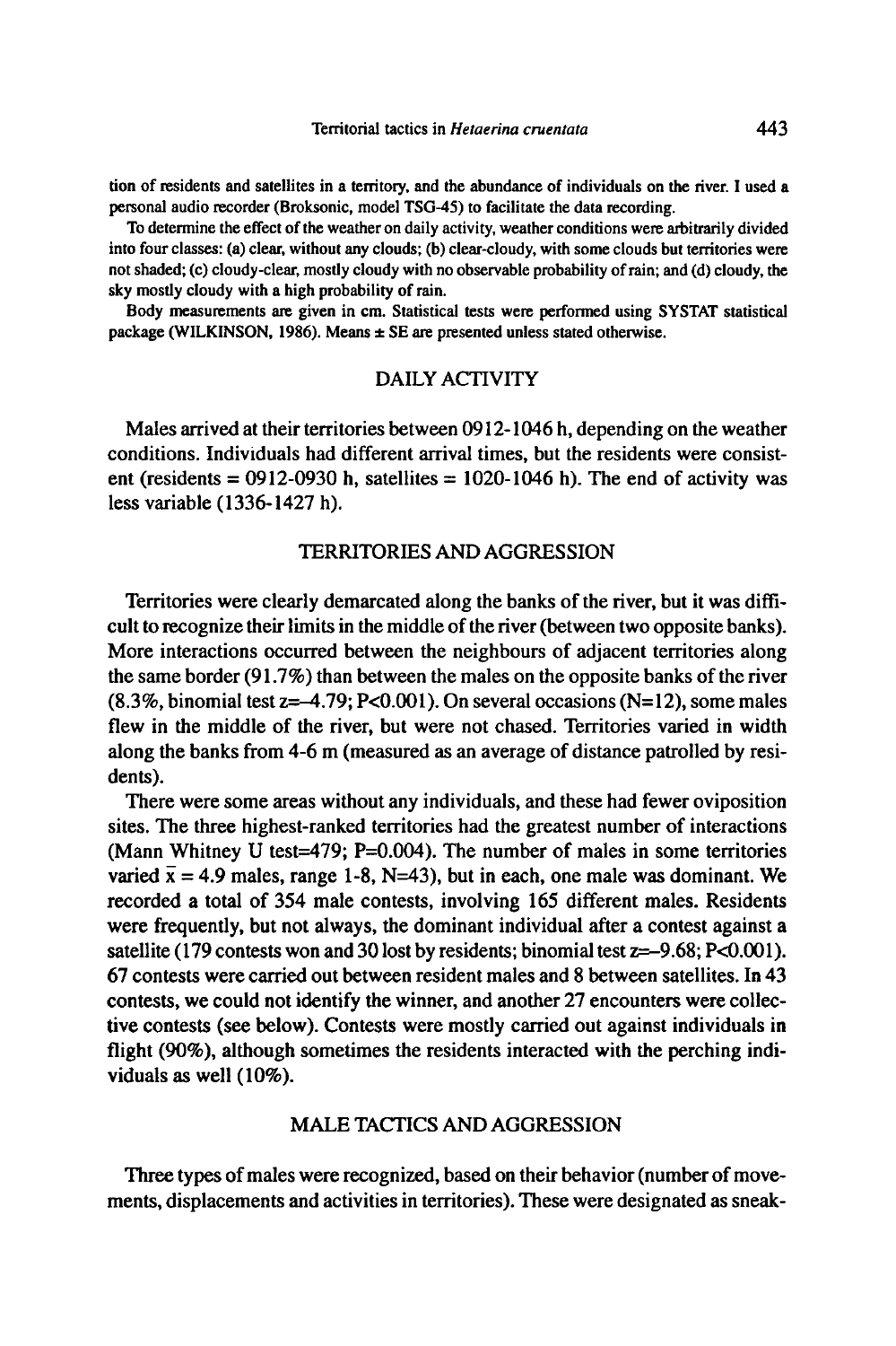ers, floaters (see WATANABE & TAGUCHI, 1990) and residents. Although the sneaker and floater males have been considered as satellites (WALTZ, 1982; WALTZ & WOLF, 1984), here I treat them separately. Sneakers were present for several days in a territory or in adjacent territories. When sneakers arrived at the territories, the residents vigorously interacted with them, but the sneakers did not leave the site, perching instead a short distance away. Sneaker males participated in collective contests (see below), in which several males were fighting. Sneakers almost never started <sup>a</sup> contest (49 cases, including 30 where sneakers displaced the residents), and they lost most contests against the resident males (167 lost fights,  $N=197$ ).

Floaters were considered the males that travelled among different territories on the same day, without staying more than one or two hours at <sup>a</sup> given territory. As with sneakers, when floaters arrived at territories, they were intensively attacked by the residents. However, when <sup>a</sup> resident interacted with <sup>a</sup> floater, the latter left the territory quickly  $(N=12)$ . In fact, floaters rarely interacted with resident males (N=4 occassions).

A collective contest began with a fight between either two neighbouring residents or between <sup>a</sup> resident and <sup>a</sup> sneaker. Afterwards, other neighbouring residents or sneakers joined in the fight. These contests consisted of up to five individuals in flight ( $\bar{x}$ =3.29, range 2-5, N=27 collective contests). Some males only approached the contest and then left quickly, while others interacted strongly, sometimes with physical contact. Contests between neighbouring residents did not end in displacement of either, and both returned to their respective positions. Contests between sneakers and floaters were rare (N=8), and were followed by interactions between the resident males. Longer interactions (N=24) took place between residents (15.37 $\pm$ 3.25 s). An individual remained as resident in a territory for 14.35 $\pm$ 4.6 days (N=17, range 5-21).

Aggressive interactions increased towards noon (Kendall's tau=0.733; P<0.01) and decreased in the afternoon (after 1300 h). The time when the owners were most likely to lose their territories was between 1000 and 1200 h, which could be called the peak hours of aggression. These coincided with the greatest female arrival (between 1100 and 1200 h). The abundance of males increased from morning to midday, and directly affected the number of interactions in the territories (Kendall's tau= $0.467$ ; P< $0.01$ ). There was also a significant correlation between the number of interactions where the resident lost the contest and the numberof interactions a resident had previously had against other individuals (primarily sneakers) that disputed his territory (Kendall's tau=0.685; PcO.001). In these contests, sneakers initiated the attack, meaning that aggression could be initiated by residents as well as by non-residents.

On the other hand, interactions between residents and sneakers were significantly more numerous than between residents alone  $(\chi^2=38.9; P<0.001)$ . Aggressive interactions between residents (N=67) occurred when <sup>a</sup> resident was in <sup>a</sup> collective contest in <sup>a</sup> nearby territory, or when <sup>a</sup> resident male, patrolling the border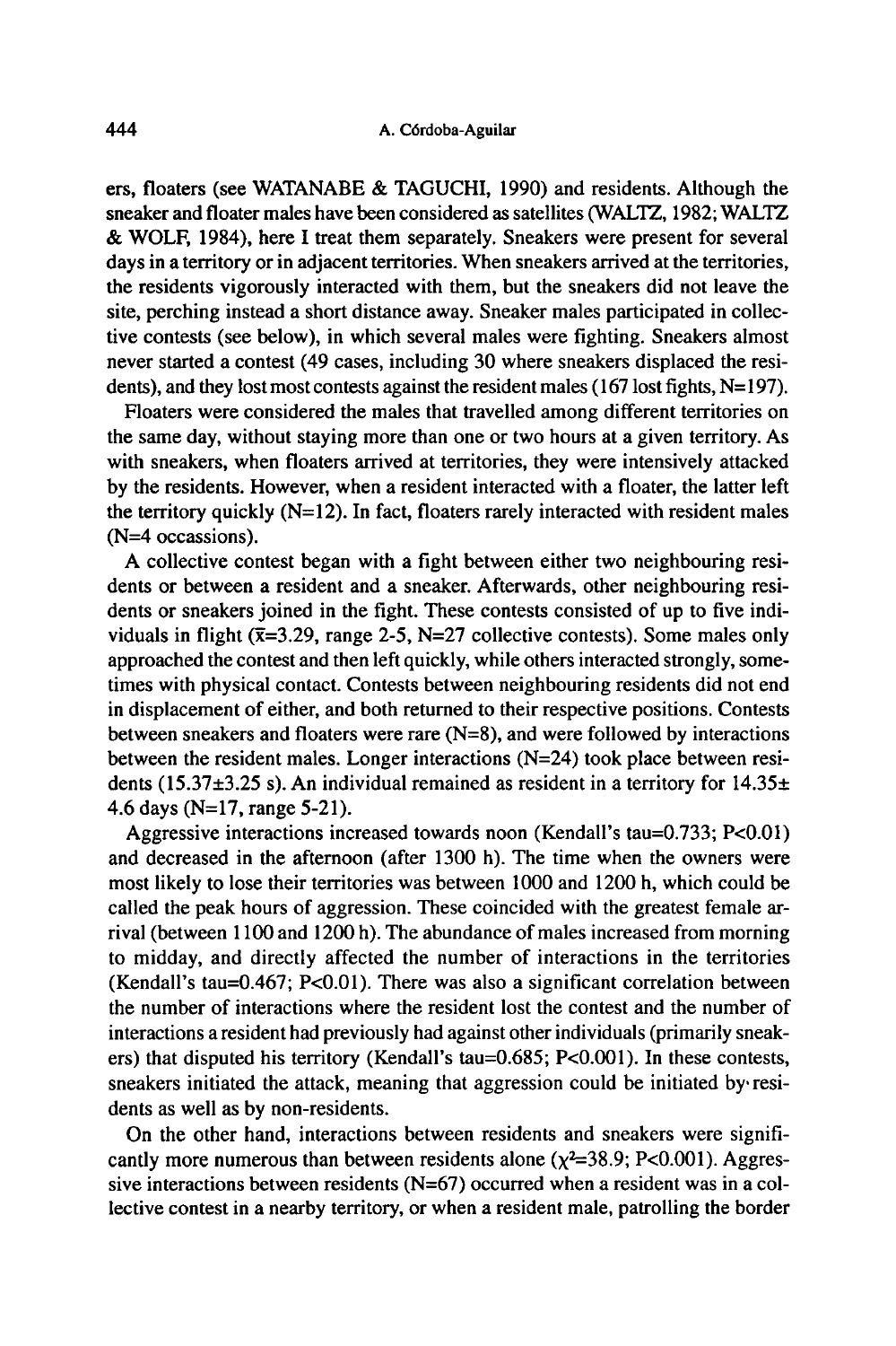of his territory, was assaulted by <sup>a</sup> neighbouring resident.

# ACTIVITY OF RESIDENT AND SNEAKER MALES IN TERRITORIES

The activities of residents and sneakers consisted of five distinct behaviors: patrolling, chasing or aggressive interactions, perching, copulating and feeding. The time alloted to each activity is expressed as a percentage of the total time spent in all activities. Floaters were not considered, since they were very passive in the territories. Copulatory activity, compared with other odonates, was relatively rare (only one complete copulation was recorded), therefore it was excluded from statistical analysis. Time alloted to chasing and other interactions (2.57%  $\pm$  2.13) was significantly longer than that spent in territory patrolling  $(1.15\% \pm 1.07)$ , Mann Whitney U test=1233; P<0.0001). Relatively less time was devoted to feeding  $(0.08\% \pm 0.03)$  than to patrolling (Mann Whitney U test = 87.3; P=0.01), or to all aggressive interactions (Mann Whitney U test=103.7;  $P=0.006$ ). Most of the time was spent on perching (92.99%  $\pm$  12.10, Kruskal Wallis ANOVA = 86.45; P<0.0001). On the other hand, the residents spent, in general, more time in flight than the sneakers (Mann Whitney U test=79.4; P=0.002).

## SIZE, MALE TACTICS AND COPULATION

| Table I<br>Measurements of males using the different mating tactics. Differences<br>are not significant (one-way ANOVA; P>0.05) - [Numbers in paren-<br>thesis are sample sizes! |                 |                 |                 |      |  |  |  |
|----------------------------------------------------------------------------------------------------------------------------------------------------------------------------------|-----------------|-----------------|-----------------|------|--|--|--|
| <b>Characters</b>                                                                                                                                                                | Residents (13)  | Sneakers (17)   | Floaters (18)   | F    |  |  |  |
| Wing                                                                                                                                                                             | $2.69 \pm 0.11$ | $2.72 \pm 0.13$ | $2.70 \pm 0.08$ | 0.18 |  |  |  |
| Abdomen                                                                                                                                                                          | $3.68 \pm 0.13$ | $3.60 \pm 0.16$ | $3.61 \pm 0.18$ | 0.89 |  |  |  |
| Total                                                                                                                                                                            | $4.62 \pm 0.17$ | $4.53 \pm 0.15$ | $4.52 \pm 0.21$ | 0.75 |  |  |  |

Size did not differ significantly among males practising the three types of territorial tactics (Tab. I; one-way ANOVA; P> 0.05). No differences in size existed among residents of high and low rank territories(Tab. II; one-

-way ANOVA; P>0.05). However, a positive correlation existed between total and abdominal length of residents with ter-

ritory rank (Kendall's tau=0.027 and 0.31,respectively; bothP<0.05), but not with wing length (Kendall's tau=0.067; P>0.05). The same correlation did not exist for any character in sneakers (Kendall's tau=0.02, 0.09, 0.1, total, abdominal and wing length, respectively; all P>0.05).

Twenty copulations were seen, and all

Table li Measurements of males in high (N=20) and in low-ranked (N=15) territories. Differences are not significant (one-way ANOVA; P>0.05)

| Characters  | High rank       | Low rank        | F    |
|-------------|-----------------|-----------------|------|
| <b>Wing</b> | $2.71 \pm 0.09$ | $2.69 \pm 0.10$ | 2.09 |
| Abdomen     | $3.59 \pm 0.23$ | $3.63 \pm 0.17$ | 2.89 |
| Total       | $4.67 \pm 0.16$ | $4.54 \pm 0.16$ | 102  |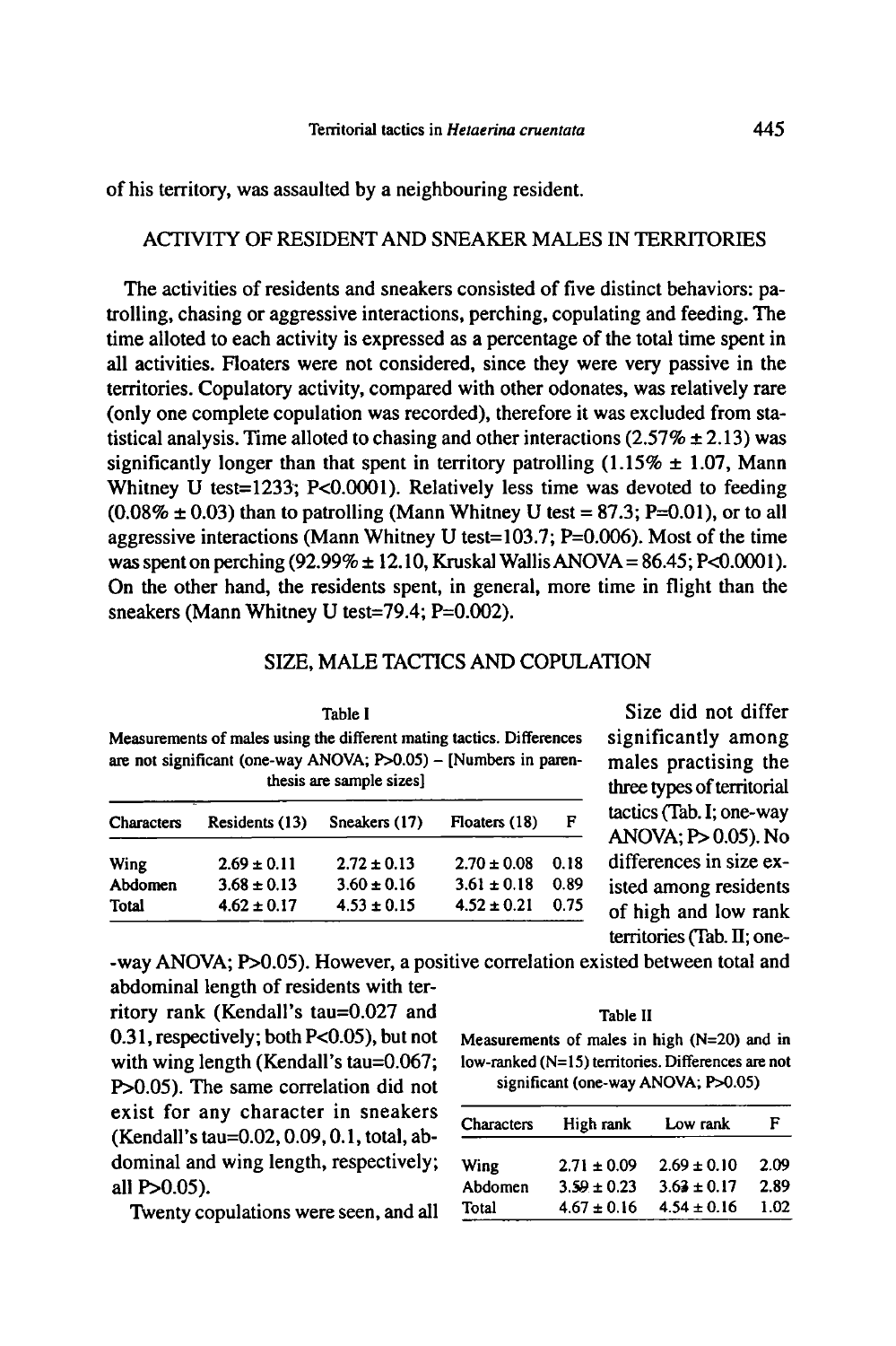Size differences in copulating (N=20) and non- -copulating males  $(N=131)$ . Results are not significant (P>0.05)

Table III

| Characters | Copulating      | Non-copulating  | t-test |
|------------|-----------------|-----------------|--------|
| Wing       | $2.68 \pm 0.03$ | $2.72 \pm 0.01$ | 1.59   |
| Abdomen    | $3.62 \pm 0.04$ | $3.65 \pm 0.01$ | 1.41   |
| Total      | $4.52 \pm 0.05$ | $4.59 \pm 0.01$ | 1.87   |
|            |                 |                 |        |

occurred between 1100 and 1200 h. Half of the matings were by males of unknown status, since they came from outside my study site. After marking (after copulation) they were not seen again. Two copulations were by sneakers and eight by residents. The three resident males that copulated twice, also had a significantly higher number of sneakers

and floaters in their territories ( $\bar{x}$ =4.75, range 3-7) than the two males that copulated only once  $(\overline{x}=2.16)$ , range 1-4, Mann Whitney U test = 67.5; P = 0.002). A t--test, carried out foreach character, comparing the size of copulating males against those non-copulating, was not significant (Tab. Ill; P>0.05).

## WEATHER CONDITIONS AND MALEACTIVITY

Variation in weather conditions affected the daily abundance of individuals exhibiting the three tactics (sneakers and floaters Kendall's tau=0.987, residents 0.901; both P<0.001). Likewise, during the day, the activity patterns and individual abundance were also affected by meteorological conditions (Kendall's tau=0.518; P<0.01). Cloudy and cloudy-clear conditions affected the start of daily activity. On some days, the damselflies remained inactive until 1100 h. However, activity generally ended around 1400 h, regardless of the weather.

### DISCUSSION

As in other odonates (see WAAGE, 1973; CONRAD & PRITCHARD, 1992; FINCKE, 1992), the mating system in  $H$ . cruentata is a resource-defence polygyny (EMLEN & ORING, 1977; THORNHILL & ALCOCK, 1983). CONRAD & PRITCHARD (1992) have considered many calopterygid mating systems as resource-limitation systems, in which the males are unable to control all the female access to oviposition sites. The male ability of defending distinct, female-preferred territories can promote different male territorial behaviors (EMLEN & ORING, 1977; CONRAD & PRITCHARD, 1992).

Male competition for territories was intense in  $H$ . cruentata, mostly around  $1100$ h, when male aggression coincided with female arrival and high male abundance. It was during these hours that displacements of the original residents occurred. Therefore, aggression appears to be density-dependent (PEZALLA, 1979; WOLF & WALTZ, 1984; VAN BUSKIRK, 1986).

The resident males remaining until midday have <sup>a</sup> higher possibility of gaining copulations. It is very probable that the defence of <sup>a</sup> territory is coupled with high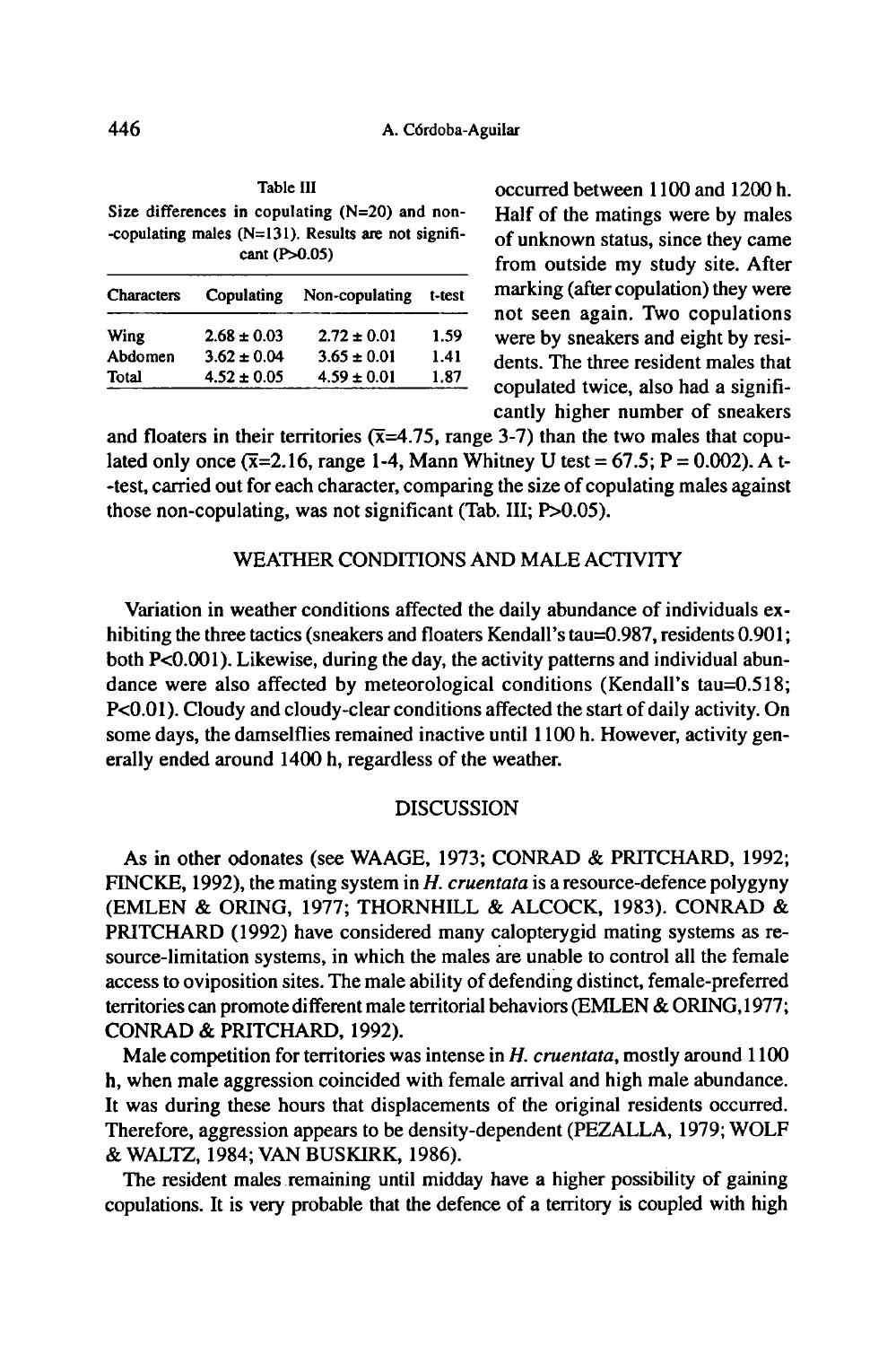energetic costs (MARDEN & WAAGE, 1990). These could be particularly high in the territories with <sup>a</sup> greater male density. Taking into account that <sup>a</sup> resident cruentata male can retain <sup>a</sup> territory for <sup>a</sup> period of 14-15 days, spending daily <sup>5</sup> to 6 hours in defending it against intruders (CÓRDOBA-AGUILAR, 1994a), the consideration of the energetic demand is interesting. This period is relatively long compared with the related species (e.g. 1-8 days in Calopteryx maculata; WAAGE, 1973), and could be perhaps attributed to the low population density during a particular season. Likewise, it is possible that the territorial tenure period in  $H$ , cruentata is influenced by longevity (emergence to maturation 15 to 18 days; CORDOBA-AGUILAR, 1995) and by the expected lifespan (44.9 days; CÓRDOBA-AGUILAR, 1994b).

Although weather conditions affected the male activity, males left the territories early, even on clear afternoons. This could be explained in two ways: either the males go off for feeding, or the female arrivals cease early, even though weather conditions are appropriate. Either explanation is feasible, considering how little time was spent on feeding while the males were defending their territories, and we never saw a female at the water side after 1400 h.

The influence of size on male alternative reproductive tactics has been recorded only in three odonate species, viz. Orthetrum chrysostigma (MILLER, 1983), Megaloprepus coerulatus (FINCKE, 1984, 1992), Pyrrhosoma nymphula (HARVEY & CORBET, 1985), although it is <sup>a</sup> common pattern in other insect orders (cf. ALCOCK, 1979; BORGIA, 1980; THORNHILL, 1980; OTRONEN, 1984; CONNER, 1988). The different territorial tactics employed by the *cruentata* males were apparently not conditioned by their size. This is interesting, since in territorial contests, the winners were larger in wing length (CÓRDOBA-AGUILAR, 1994a). Although <sup>a</sup> positive relationship existed between the territory rank and the abdominal and total lengths in the resident *cruentata* males, this could have been largely incidental, since there is neither <sup>a</sup> relationship between <sup>a</sup> male's size and his mating success (CÖRDOBA-AGUILAR, 1994a), nor between the territory rank and the size of the sneakers. Although the wing length has been used as an index of body size (FINCKE, 1982, 1984; TSUBAKI & ONO, 1986, 1987), it did not correlate with the territory rank in  $H$ . cruentata, and it was not associated with the different tactics. In the same way, there were no size differences between the copulating and non-copulating males. The factors affecting different behavioral decisions in odonates still remain insufficiently known.

#### ACKNOWLEDGEMENTS

Financial support was provided by Sigma Xi, the Scientific Research Society and by the Theodore Roosevelt Fund of the American Museum of Natural History. F. CAPISTRAN-HDZ., E.M. ESTRADA--C., and S. BEDOY-G. helped me with field observations. My sincere thanks are due to LA. CHAMORRO-FLORESCANO for the data organization. <sup>1</sup> also thank M. ALUJA, K.F. CONRAD, G. D1ERINGER, E. GONZALEZ-SOR1ANO, O.M. FINCKE, E. MONTES DE OCA and S. NOMAKUCHI, who read the earlier versions of the manuscript.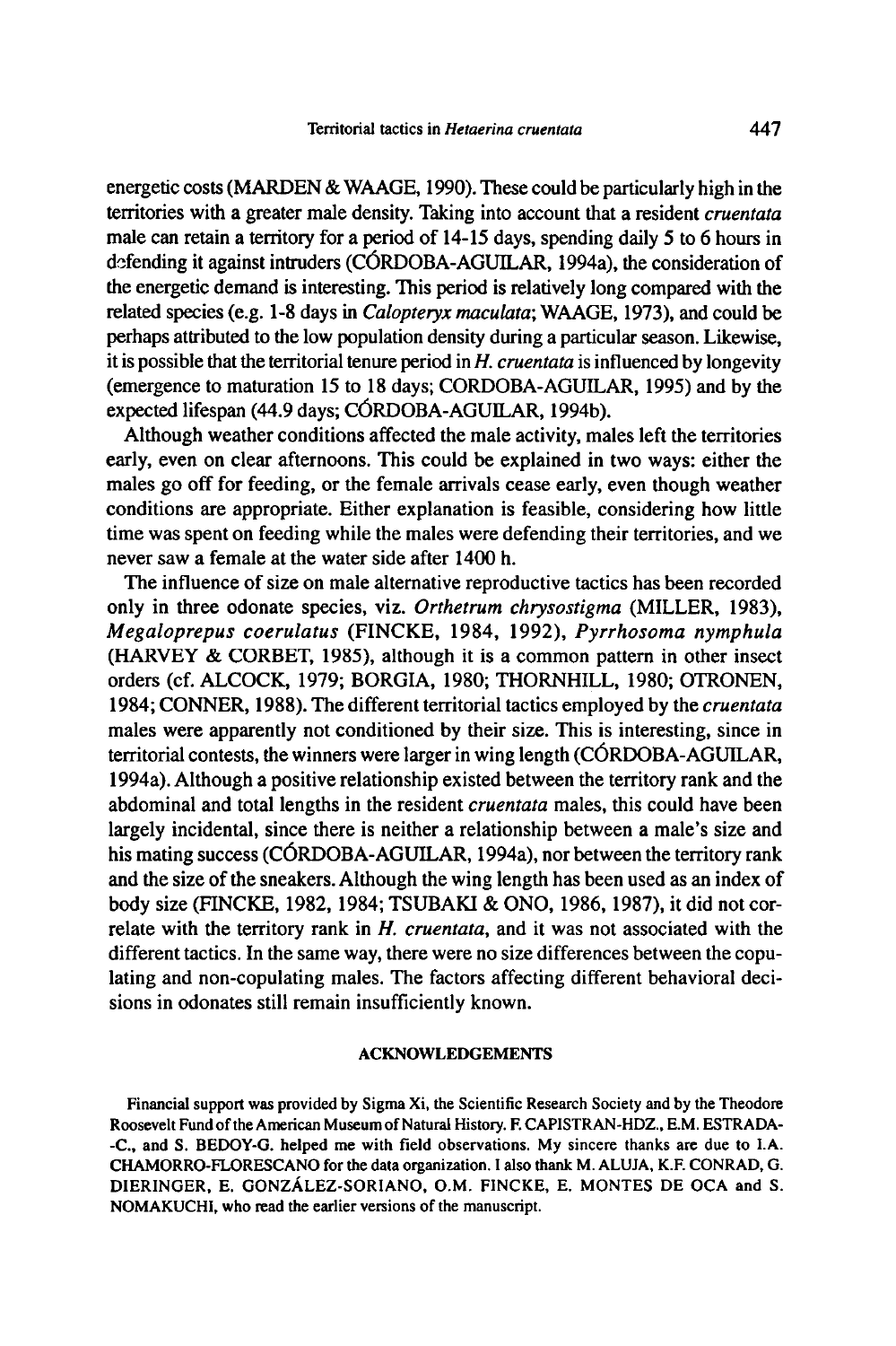### 448 A. Cordoba-Aguilar

#### **REFERENCES**

- ALCOCK, J., 1979. The evolution of intraspecific diversity in male reproductive strategies in some bees and wasps. In: M.S. Blum & N.A. Blum, [Eds], Sexual selection and reproductive competition in insects, pp. 381-402, Academic Press, New York.
- ALCOCK, J., 1988. Male reproductive tactics in the libellulid dragonfly Paltothemis lineatipes: temporal partitioning of territories. Behaviour 103: 157-173.
- BORGIA, G., 1980. Sexual competition in Scatophaga stercoraria: size- and density-related changes in male ability to capture females. Behaviour 75: 185-206.
- CAMPANELLA, P.J, & L.L. WOLF, 1974. Temporal leks as <sup>a</sup> mating system in <sup>a</sup> temperate zone dragonfly (Odonata: Anisoptera). I. Plathemys lydia (Drury). Behaviour 51: 49-87.
- CONNER, J., 1988. Field measurements of natural and sexual selection in the fungus beetle, Bolitotherus comutus. Evolution 42: 736-749.
- CONRAD, K.F. & G. PRITCHARD, 1992. An ecological classification of odonate mating systems: the relative influence of natural, inter and intra-sexual selection on males. Biol. J. Linn. Soc. 45: 255-269.
- CORBET, P.S., 1980. Biology of Odonata. A. Rev. Ent. 25: 189-217.
- CÓRDOBA-AGUILAR, A., 1994a. Influencia del tamaño corporal y la residencialidad sobre el éxito en las contiendas masculinas de la libélula Hetaerina cruentata (Rambur) (Odonata: Calopterygidae). Bachelor thesis, Univ. Veracruzana.
- CÓRDOBA-AGUILAR, A., 1994b. Adult survival and movements in males of the damselfly Hetaerina cruentata (Odonata: Calopterygidae). Fla Ent. 77: 256-264.
- CÖRDOB A-AGUILAR, A., 1995. Cambios de coloraciön en adultes de Hetaerina cruentata (Rambur) (Odonata:Calopterygidae). Brenesia [in press].
- EMLEN, S.T. & L.W. ORING, 1977. Ecology, sexual selection and the evolution of mating systems. Science 198: 215-223.
- F1NCKE, O.M., 1982. Lifetime mating success in a natural populationof the damselfly Enallagma hageni (Walsh) (Odonata: Coenagrionidae). Behav. Ecol. Sociobiol. 10: 293-302.
- F1NCKE, O.M., 1984. Giant damselflies in <sup>a</sup> tropical forest: reproductive biology of Megaloprepus coerulatus with notes on Mecistogaster (Odonata: Pseudostigmatidae). Adv. Odonatol. 2: 13--27.
- FINCKE, O.M., 1985. Alternative mate-finding tactics in a non-territorial damselfly (Odonata: Coenagrionidae). Anim. Behav. 33: 1124-1137.
- FINCKE, O.M., 1992. Consequences of larval ecology for territorialityand reproductive successof a neotropical damselfly.Ecology 73: 449-462.
- FORSYTH, A. & R.D. MONTGOMERIE, 1987. Alternative reproductive tactics in the territorial damselfly Calopteryx maculata: sneaking by older males. Behav. Ecol. Sociobiol. 21: 73-81.
- FRIED, C.S. & M.L. MAY, 1983. Energy expenditure and food intake of territorial male Pachydiplax longipennis (Odonata: Libellulidae). Ecol. Ent. 8: 283-292.
- HARVEY, I.F. & P.S. CORBET, 1985. Territorial behaviour of larvae enhances mating success of male dragonflies. Anim. Behav. 33: 561-565.
- MARDEN, J.H. & J.K. WAAGE, 1990. Escalated damselfly territorial contests are energetic wars of attrition. Anim. Behav. 39: 954-959.
- MILLER, F, 1983. The duration of copulation correlates with other aspects of mating behavior in Orthetrum chrysostigma (Burmeister) (Anisoptera: Libellulidae). Odonatologica 12:227-238.
- OTRONEN, M., 1984. The effect of differences in body size on the male territorial system of the fly Dryomyza anilis. Anim. Behav. 32: 882-890.
- PAJUNEN, V.I., 1966. Aggressive behaviour and territoriality in a population of Calopteryx virgo L. (Odon., Calopterygidae). Annls zool. fenn. 3: 201-214.
- PEZALLA, V.M., 1979. Behavioral ecology of the dragonfly Libellula pulchella Drury (Odonata: